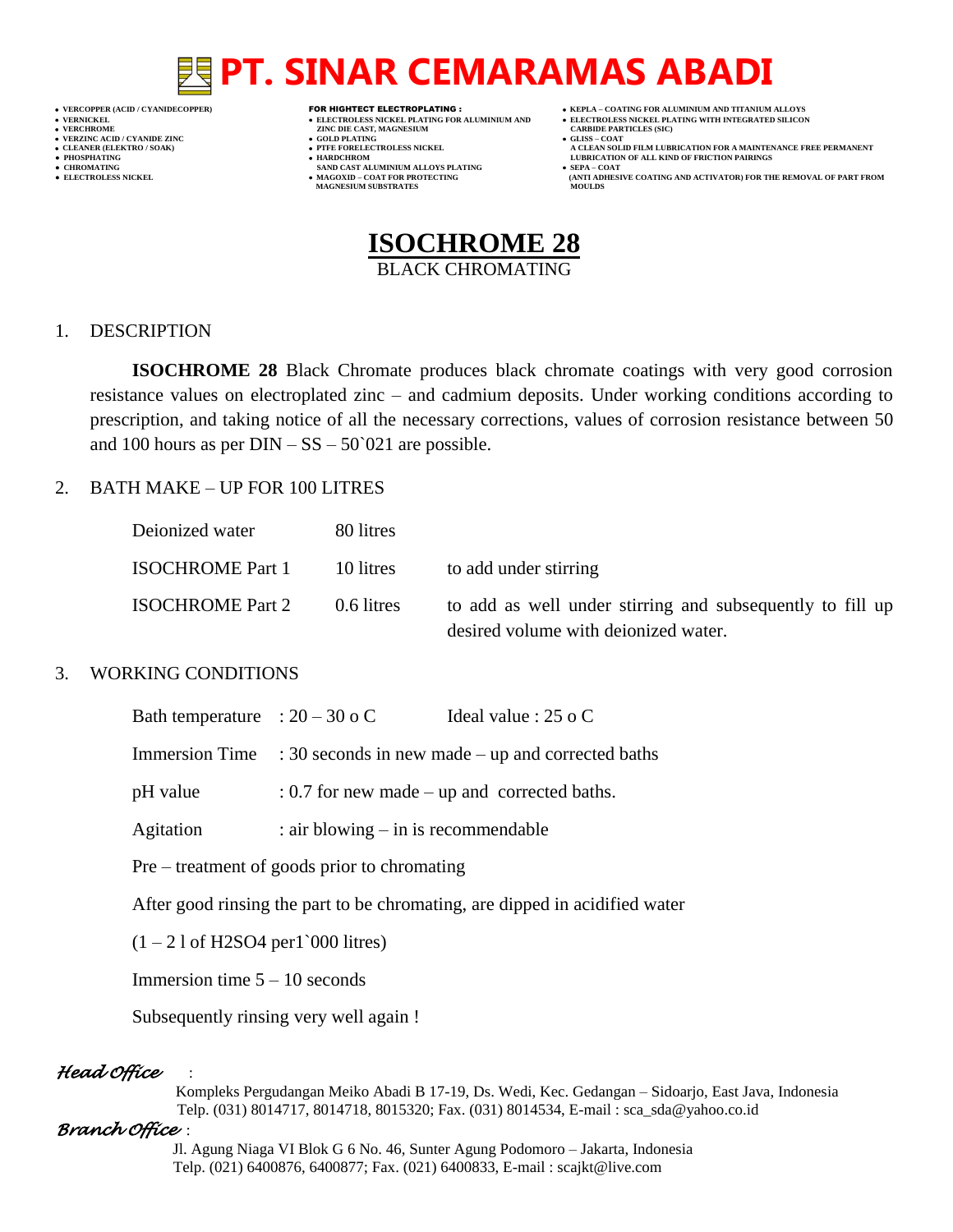**VERNICKEL ELECTROLESS NICKEL PLATING FOR ALUMINIUM AND ELECTROLESS NICKEL PLATING WITH INTEGRATED SILICON**

- **VERFORM ZINC DIE CAST, MAGNESIUM CARBIDE PARTICLES (SIC)**<br> **CARBIDE PARTING**
- **VERZINC ACID / CYANIDE ZINC GOLD PLATING GLISS – COAT**
	-
- **● CHROMATING SAND CAST ALUMINIUM ALLOYS PLATING SEPA – COAT MAGNESIUM SUBSTRATES**
- **VERCOPPER (ACID / CYANIDECOPPER)** FOR HIGHTECT ELECTROPLATING :  **KEPLA – COATING FOR ALUMINIUM AND TITANIUM ALLOYS**
	-
	- **A CLEAN SOLID FILM LUBRICATION FOR A MAINTENANCE FREE PERMANENT**
- **PHOSPHATING HARDCHROM LUBRICATION OF ALL KIND OF FRICTION PAIRINGS ELECTROLESS AND ACTIVATOR) FOR THE REMOVAL OF PART FROM (ANTI ADHESIVE COATING AND ACTIVATOR) FOR THE REMOVAL OF PART FROM**

## 4. WORKING INSTRUCTIONS AND MAINTENANCE

ISOCHROME 28 gets exhaused by consumption as well as by dragging – in and dragging – out. Further on the pH – value of the solution rises and its density decreases. Results there of are indecent and brownish coatings. Cause is an inert working.

# 5. CORRECTION

- a) Prolongation of the immersion time from 30 to 45 and 60 seconds.
- b) Decreasing of pH-value to 0.7 and increasing of the concentration by addition of 10 % each of the bath make-up quantity of part I and part 2. It is essential to stir well.
- c) Increase of bath temperature to 30 o C and higher.

Olive colored and brown deposits are to be explained by impurities by chlorides (enhance the consumption of part 2), cyanides and nitrates. Then the following corrections are to be made :

- a) Determination of pH-value and its adjustment to 0.7 by addition of 10 % each of the bath make-up quantity of ISOCHROME 28 part 1 and part 2. If the content of CrO3 is higher than 39 g/l, the pHvalue can be lowered by careful addition of H3PO4 or H2SO4.
- b) Heating of the bath to 60 o C, mixing thoroughly during 5 minutes and afterwards cooling down again to 30 o C. In case that subsequently still not an uniform black coloring can be obtained, until to 4 ml/l of ISOCHROME 28 part 2 can yet be added.

# *Head Office* :

 Kompleks Pergudangan Meiko Abadi B 17-19, Ds. Wedi, Kec. Gedangan – Sidoarjo, East Java, Indonesia Telp. (031) 8014717, 8014718, 8015320; Fax. (031) 8014534, E-mail : sca\_sda@yahoo.co.id

# *Branch Office* :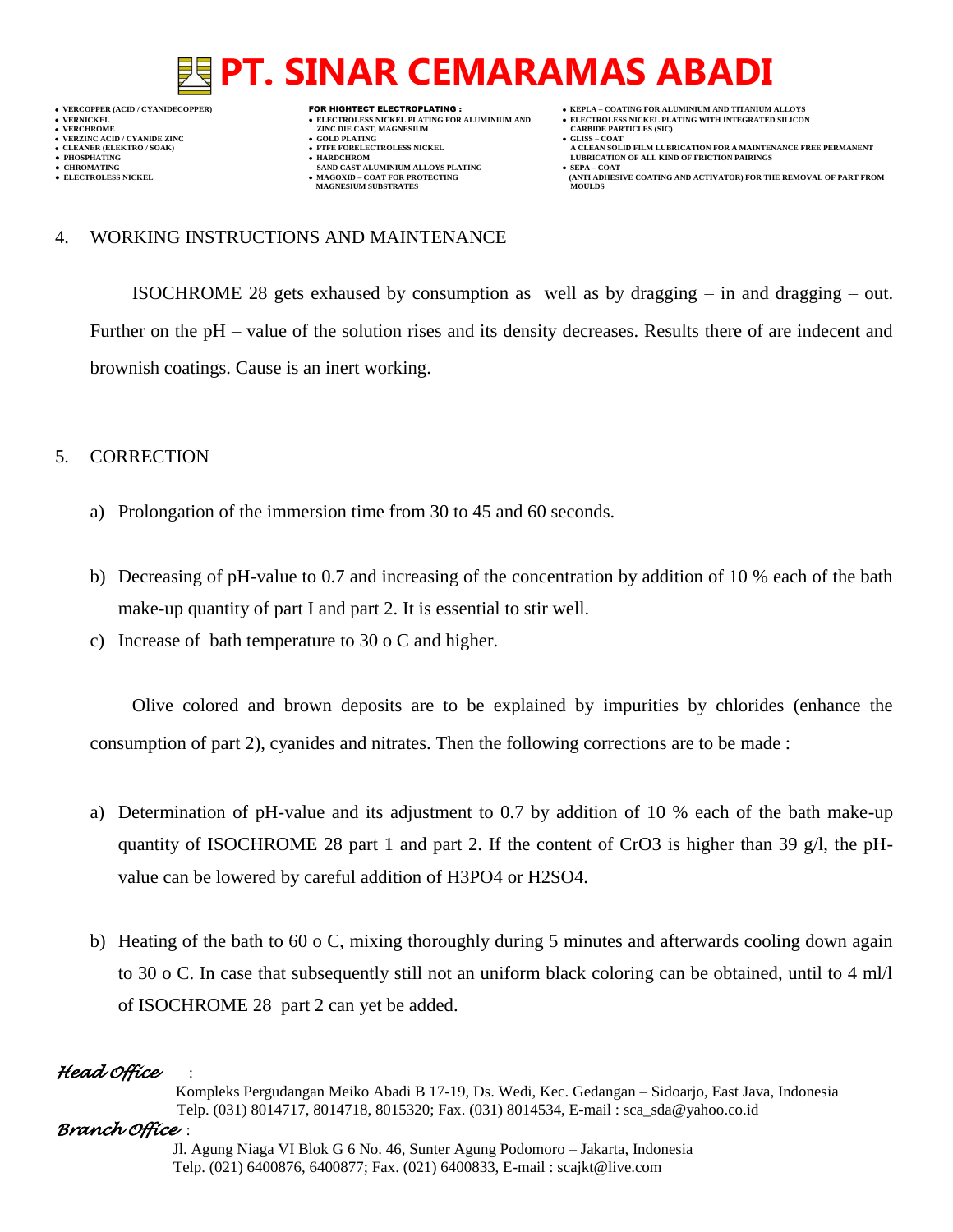**VERCOPPER (ACID / CYANIDECOPPER)** FOR HIGHTECT ELECTROPLATING :  **KEPLA – COATING FOR ALUMINIUM AND TITANIUM ALLOYS VERNICKEL ELECTROLESS NICKEL PLATING FOR ALUMINIUM AND ELECTROLESS NICKEL PLATING WITH INTEGRATED SILICON VERZINC ACID / CYANIDE ZINC GOLD PLATING GLISS – COAT**

- **VERFORM ZINC DIE CAST, MAGNESIUM CARBIDE PARTICLES (SIC)**<br> **CARBIDE PARTING**
- 
- 
- $\bullet$  **CHROMATING**  $\bullet$  **ELECTROLESS NICKEL**  $\bullet$  **MAGOXID COAT FOR PROTECTING MAGNESIUM SUBSTRATES**
- -
- **CLEANER (ELEKTRO / SOAK) PTFE FORELECTROLESS NICKEL A CLEAN SOLID FILM LUBRICATION FOR A MAINTENANCE FREE PERMANENT**
- **PHOSPHATING HARDCHROM LUBRICATION OF ALL KIND OF FRICTION PAIRINGS** 
	- **ELECTROLESS AND ACTIVATOR) FOR THE REMOVAL OF PART FROM (ANTI ADHESIVE COATING AND ACTIVATOR) FOR THE REMOVAL OF PART FROM**

It is not necessary to agitate the solution during the chromating process. However, the bath should be well mixed thoroughly, every hour, by means of compressed air or by a plastic agitator.

After the chromating the goods get dripped off during  $10 - 20$  seconds. In order to avoid the wellknown Grey stains, which can be formed in deepenings or on edges by drying drops of water, it has been well-approved to dip following in a standing rinsing. To the water for rinsing (tap water) 10 % of the old, resp. exhaused solution will be added. The immersion time in this subsequent immersion solution should be approx. 5 seconds. After this process get the parts  $1 - 2$  minutes dripped off. Adhering drops shall be blown off by means of cold compressed air. Ensuing the pieces get dryed with hot-air, 60 o C, during  $2-5$ minutes.

## 6. CONSUMPTION OF ISOCHROME 28 PART 1 AND PART 2

With 100 l make-up ISOCHROME 28 Black Chromate solution approx.  $650 - 700$  m2 of ware surface can be chromated. Small parts will rather be chromated in baskets, and after the following dipping in the 10 % subsequent dipping solution, they are first shortly cold slinged in the centrifuge. Hot drying shall be made only there upon.

The consumption of Part 1 and Part 2 is higher than for rack operation, caused by dragging out. With 100 l chromate approx.  $200 - 250$  m2 of ware surface can be chromated black.

# 7. NECESSARY PRODUCTS FOR OPERATION OF ISOCHROME 28 :

ISOCHROME 28 Black Chromate Part 1

ISOCHROME 28 Black Chromate Part 2

Sulphuric-or phosphoric acid for adjustment of pH value

# *Head Office* :

 Kompleks Pergudangan Meiko Abadi B 17-19, Ds. Wedi, Kec. Gedangan – Sidoarjo, East Java, Indonesia Telp. (031) 8014717, 8014718, 8015320; Fax. (031) 8014534, E-mail : sca\_sda@yahoo.co.id

### *Branch Office* :